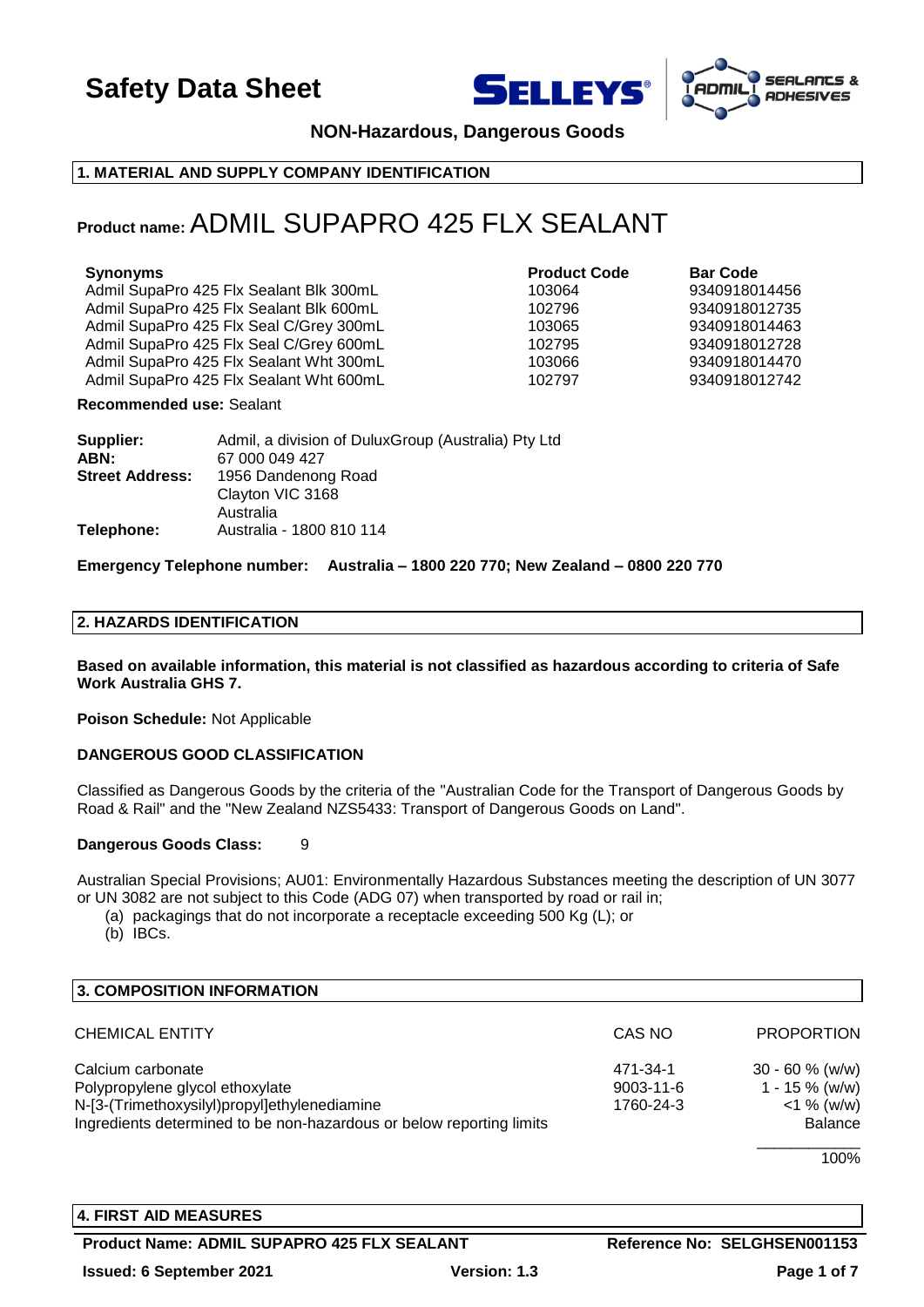



If poisoning occurs, contact a doctor or Poisons Information Centre (Phone Australia 131 126, New Zealand 0800 764 766).

**Inhalation:** Remove victim from exposure - avoid becoming a casualty. Remove contaminated clothing and loosen remaining clothing. Allow patient to assume most comfortable position and keep warm. Keep at rest until fully recovered. Seek medical advice if effects persist.

**Skin Contact:** If skin or hair contact occurs, remove contaminated clothing and flush skin and hair with running water. If swelling, redness, blistering or irritation occurs seek medical assistance.

**Eye contact:** If in eyes wash out immediately with water. In all cases of eye contamination it is a sensible precaution to seek medical advice.

**Ingestion:** Rinse mouth with water. If swallowed, do NOT induce vomiting. Give a glass of water to drink. Never give anything by the mouth to an unconscious patient. If vomiting occurs give further water. Seek medical advice.

**PPE for First Aiders:** Wear safety shoes, overalls, gloves, safety glasses. Available information suggests that gloves made from nitrile rubber should be suitable for intermittent contact. However, due to variations in glove construction and local conditions, the user should make a final assessment. Always wash hands before smoking, eating, drinking or using the toilet. Wash contaminated clothing and other protective equipment before storing or re-using.

**Notes to physician:** Treat symptomatically.

#### **5. FIRE FIGHTING MEASURES**

#### **Hazchem Code:** •3Z

**Suitable extinguishing media:** If material is involved in a fire use alcohol resistant foam or dry agent (carbon dioxide, dry chemical powder).

**Specific hazards:** Combustible material.

**Fire fighting further advice:** On burning or decomposing may emit toxic fumes. Fire fighters to wear selfcontained breathing apparatus and suitable protective clothing if risk of exposure to vapour or products of combustion or decomposition.

#### **6. ACCIDENTAL RELEASE MEASURES**

#### **SMALL SPILLS**

Wear protective equipment to prevent skin and eye contamination. Avoid inhalation of vapours or dust. Wipe up with absorbent (clean rag or paper towels). Collect and seal in properly labelled containers or drums for disposal.

## **LARGE SPILLS**

Clear area of all unprotected personnel. Slippery when spilt. Avoid accidents, clean up immediately. Wear protective equipment to prevent skin and eye contamination and the inhalation of dust. Work up wind or increase ventilation. Cover with damp absorbent (inert material, sand or soil). Sweep or vacuum up, but avoid generating dust. Collect and seal in properly labelled containers or drums for disposal. If contamination of crops, sewers or waterways has occurred advise local emergency services.

#### **Dangerous Goods - Initial Emergency Response Guide No:** 47

|  | 7. HANDLING AND STORAGE |
|--|-------------------------|
|--|-------------------------|

**Handling:** Avoid eye contact and repeated or prolonged skin contact. Avoid inhalation of dust.

**Product Name: ADMIL SUPAPRO 425 FLX SEALANT Reference No: SELGHSEN001153**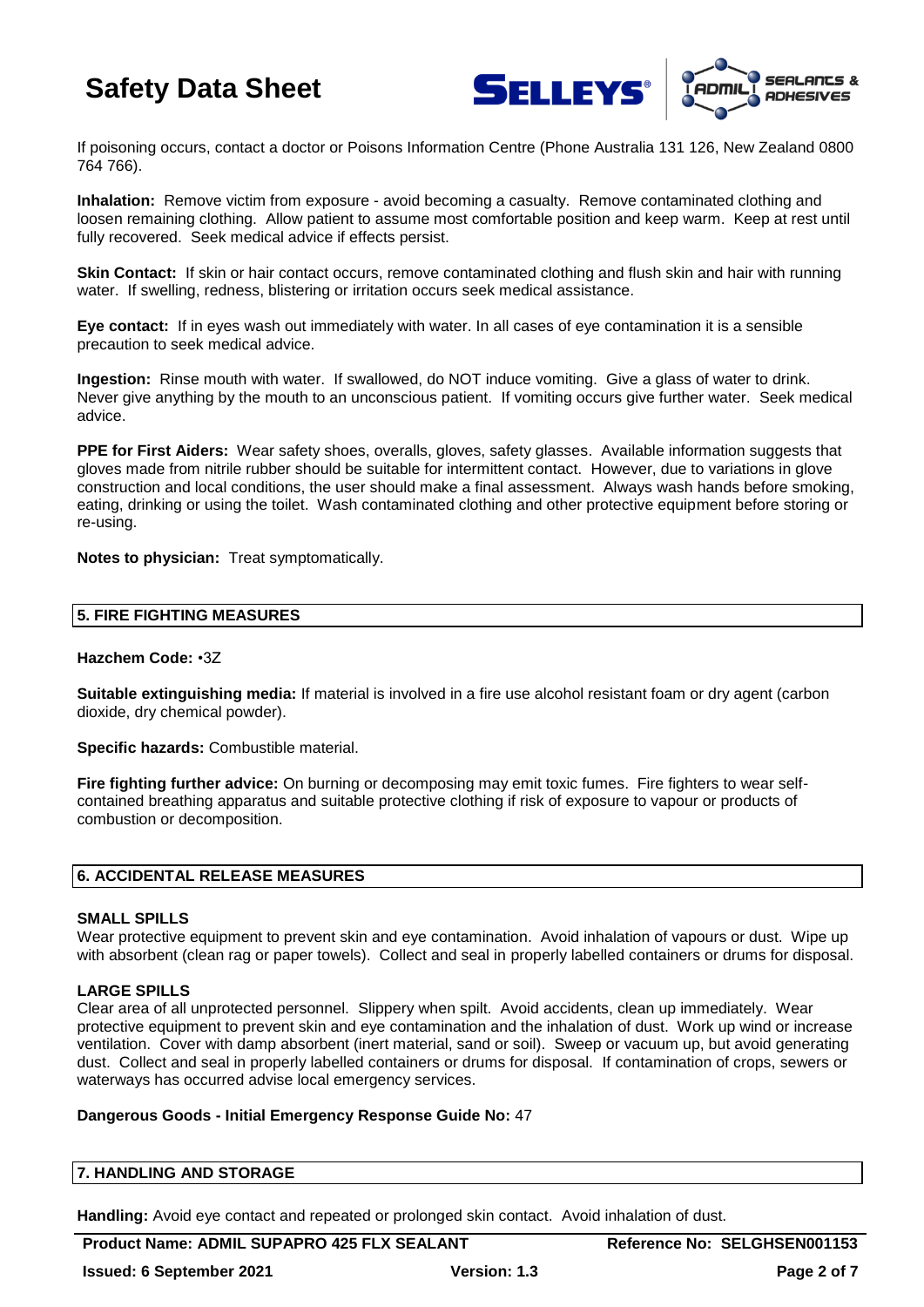



**Storage:** Store in a cool, dry, well-ventilated place and out of direct sunlight. Store away from foodstuffs. Store away from incompatible materials described in Section 10. Store away from sources of heat and/or ignition. Keep container standing upright. Keep containers closed when not in use - check regularly for spills.

This material is classified as a Class 9 Miscellaneous Dangerous Good as per the criteria of the "Australian Code for the Transport of Dangerous Goods by Road & Rail" and/or the "New Zealand NZS5433: Transport of Dangerous Goods on Land" and must be stored in accordance with the relevant regulations.

## **8. EXPOSURE CONTROLS / PERSONAL PROTECTION**

#### **National occupational exposure limits:**

|                       | TWA |       | STEL   |        | <b>NOTICES</b> |
|-----------------------|-----|-------|--------|--------|----------------|
|                       | ppm | mg/m3 | ppm    | mg/m3  |                |
| Calcium carbonate (a) | ٠.  | 10    | $\sim$ | $\sim$ | ۰              |

As published by Safe Work Australia.

TWA - The time-weighted average airborne concentration over an eight-hour working day, for a five-day working week over an entire working life.

STEL (Short Term Exposure Limit) - the average airborne concentration over a 15 minute period which should not be exceeded at any time during a normal eight-hour workday.

These Exposure Standards are guides to be used in the control of occupational health hazards. All atmospheric contamination should be kept to as low a level as is workable. These exposure standards should not be used as fine dividing lines between safe and dangerous concentrations of chemicals. They are not a measure of relative toxicity.

If the directions for use on the product label are followed, exposure of individuals using the product should not exceed the above standard. The standard was created for workers who are routinely, potentially exposed during product manufacture.

**Biological Limit Values:** As per the "National Model Regulations for the Control of Workplace Hazardous Substances (Safe Work Australia)" the ingredients in this material do not have a Biological Limit Allocated.

**Engineering Measures:** Ensure ventilation is adequate to maintain air concentrations below Exposure Standards. Use only in well ventilated areas. Avoid generating and inhaling dusts. Use with local exhaust ventilation or while wearing dust mask. Vapour heavier than air - prevent concentration in hollows or sumps. Do NOT enter confined spaces where vapour may have collected.

## **Personal Protection Equipment:** SAFETY SHOES, OVERALLS, GLOVES, SAFETY GLASSES.

Wear safety shoes, overalls, gloves, safety glasses. Available information suggests that gloves made from nitrile rubber should be suitable for intermittent contact. However, due to variations in glove construction and local conditions, the user should make a final assessment. Always wash hands before smoking, eating, drinking or using the toilet. Wash contaminated clothing and other protective equipment before storing or re-using.

**Hygiene measures:** Keep away from food, drink and animal feeding stuffs. When using do not eat, drink or smoke. Wash hands prior to eating, drinking or smoking. Avoid contact with clothing. Avoid eye contact and repeated or prolonged skin contact. Avoid inhalation of dust. Ensure that eyewash stations and safety showers are close to the workstation location.

## **9. PHYSICAL AND CHEMICAL PROPERTIES**

**Form:** Paste

**Product Name: ADMIL SUPAPRO 425 FLX SEALANT Reference No: SELGHSEN001153 Issued: 6 September 2021 Version: 1.3 Page 3 of 7**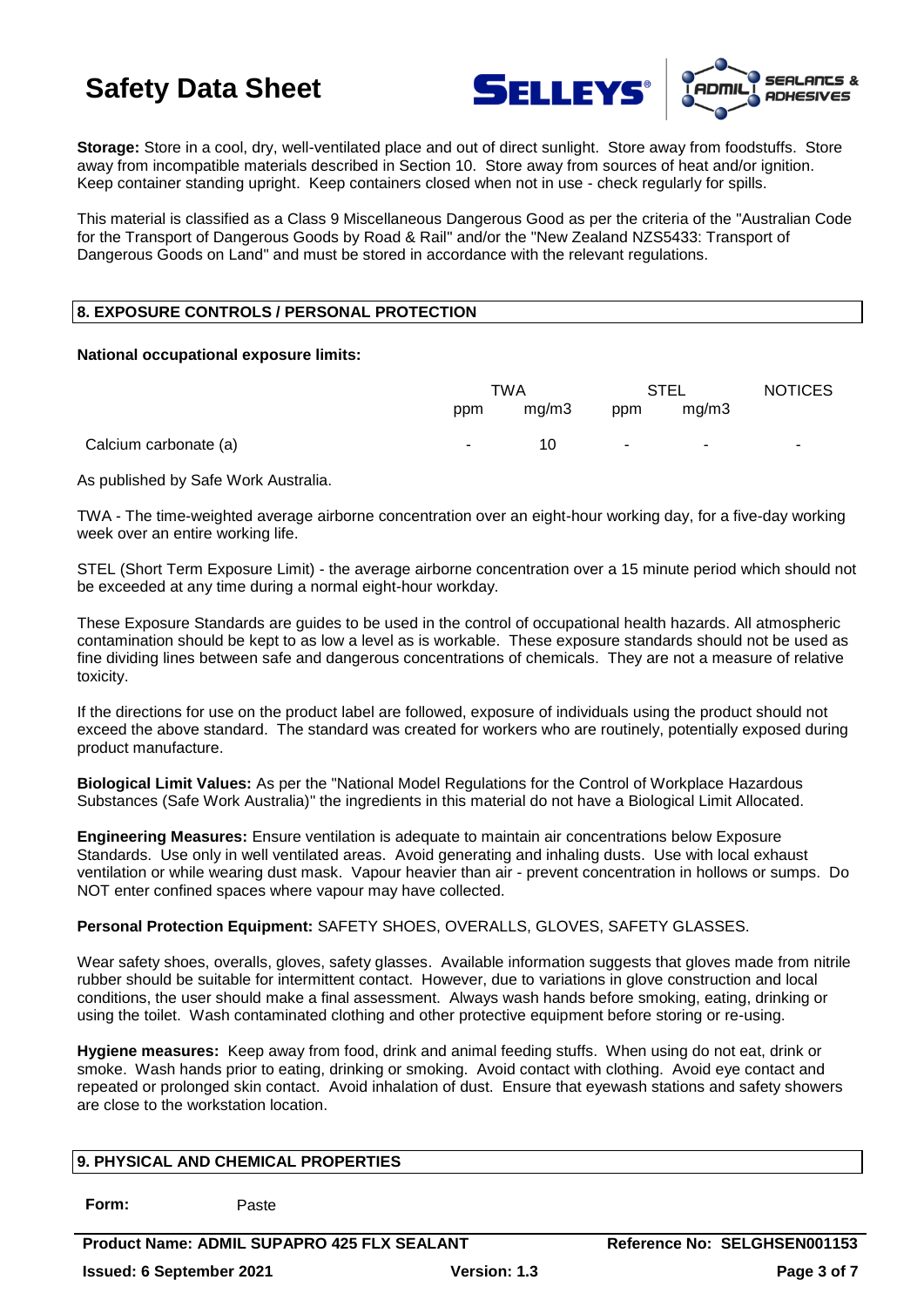



**Colour:** Various **Odour:** Characteristic

**Solubility:** Insoluble in water **Specific Gravity:** 1.6 **Relative Vapour Density (air=1):** >1 **Vapour Pressure (20 °C):** N Av **Flash Point (°C):** N App **Flammability Limits (%):** N App **Autoignition Temperature (°C):** N Av **Melting Point/Range (°C):** N Av **Boiling Point/Range (°C):** N Av **pH:** N App **Viscosity:**  $>21$  mm<sup>2</sup>/s @ 40 °C Total VOC (g/Litre): N Av

(Typical values only - consult specification sheet)  $N Av = Not available, N App = Not applicable$ 

## **10. STABILITY AND REACTIVITY**

**Chemical stability:** This material is thermally stable when stored and used as directed.

**Conditions to avoid:** Elevated temperatures and sources of ignition.

**Incompatible materials:** Oxidising agents.

**Hazardous decomposition products:** Oxides of carbon and nitrogen, smoke and other toxic fumes.

**Hazardous reactions:** No known hazardous reactions.

## **11. TOXICOLOGICAL INFORMATION**

No adverse health effects expected if the product is handled in accordance with this Safety Data Sheet and the product label. Symptoms or effects that may arise if the product is mishandled and overexposure occurs are:

#### **Acute Effects**

**Inhalation:** Material may be an irritant to mucous membranes and respiratory tract.

**Skin contact:** Contact with skin may result in irritation.

**Ingestion:** Swallowing can result in nausea, vomiting and irritation of the gastrointestinal tract.

**Eye contact:** May be an eye irritant. Exposure to the dust may cause discomfort due to particulate nature. May cause physical irritation to the eyes.

## **Acute toxicity**

**Inhalation:** This material has been classified as not hazardous for acute inhalation exposure. Acute toxicity estimate (based on ingredients):  $LC_{50} > 5.0$  mg/L for dust.

**Skin contact:** This material has been classified as not hazardous for acute dermal exposure. Acute toxicity estimate (based on ingredients):  $LD_{50} > 2,000$  mg/Kg bw

**Ingestion:** This material has been classified as not hazardous for acute ingestion exposure. Acute toxicity estimate (based on ingredients):  $LD_{50} > 2,000$  mg/Kg bw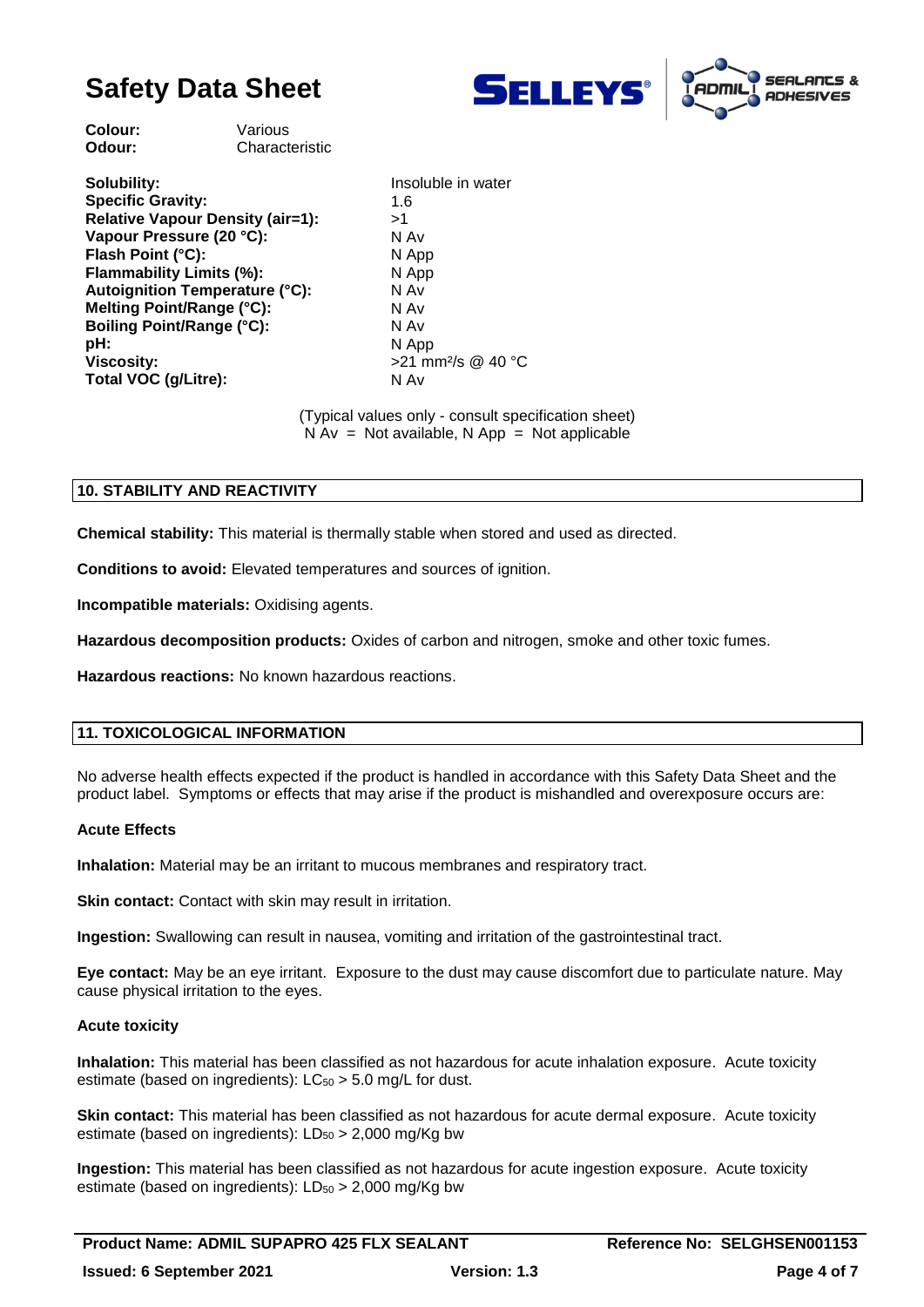



**Corrosion/Irritancy:** Eye: this material has been classified as not corrosive or irritating to eyes. Skin: this material has been classified as not corrosive or irritating to skin.

**Sensitisation:** Inhalation: this material has been classified as not a respiratory sensitiser. Skin: this material has been classified as not a skin sensitiser.

**Aspiration hazard:** This material has been classified as not an aspiration hazard.

**Specific target organ toxicity (single exposure):** This material has been classified as not a specific hazard to target organs by a single exposure.

**Chronic Toxicity**

**Mutagenicity:** This material has been classified as not a mutagen.

**Carcinogenicity:** This material has been classified as not a carcinogen.

**Reproductive toxicity (including via lactation):** This material has been classified as not a reproductive toxicant.

**Specific target organ toxicity (repeat exposure):** This material has been classified as not a specific hazard to target organs by repeat exposure.

## **12. ECOLOGICAL INFORMATION**

Avoid contaminating waterways.

**Acute aquatic hazard:** This material has been classified as not hazardous for acute aquatic exposure. Acute toxicity estimate (based on ingredients): > 100 mg/L

**Long-term aquatic hazard:** This material has been classified as not hazardous for chronic aquatic exposure. Non-rapidly or rapidly degradable substance for which there are adequate chronic toxicity data available OR in the absence of chronic toxicity data, Acute toxicity estimate (based on ingredients): >100 mg/L, where the substance is not rapidly degradable and/or BCF  $\lt$  500 and/or log K<sub>ow</sub>  $\lt$  4.

**Ecotoxicity:** No information available.

**Persistence and degradability:** No information available.

**Bioaccumulative potential:** No information available.

**Mobility:** No information available.

## **13. DISPOSAL CONSIDERATIONS**

Persons conducting disposal, recycling or reclamation activities should ensure that appropriate personal protection equipment is used, see "Section 8. Exposure Controls and Personal Protection" of this SDS.

If possible material and its container should be recycled. If material or container cannot be recycled, dispose in accordance with local, regional, national and international Regulations.

## **14. TRANSPORT INFORMATION**

## **ROAD AND RAIL TRANSPORT**

Classified as Dangerous Goods by the criteria of the "Australian Code for the Transport of Dangerous Goods by Road & Rail" and the "New Zealand NZS5433: Transport of Dangerous Goods on Land".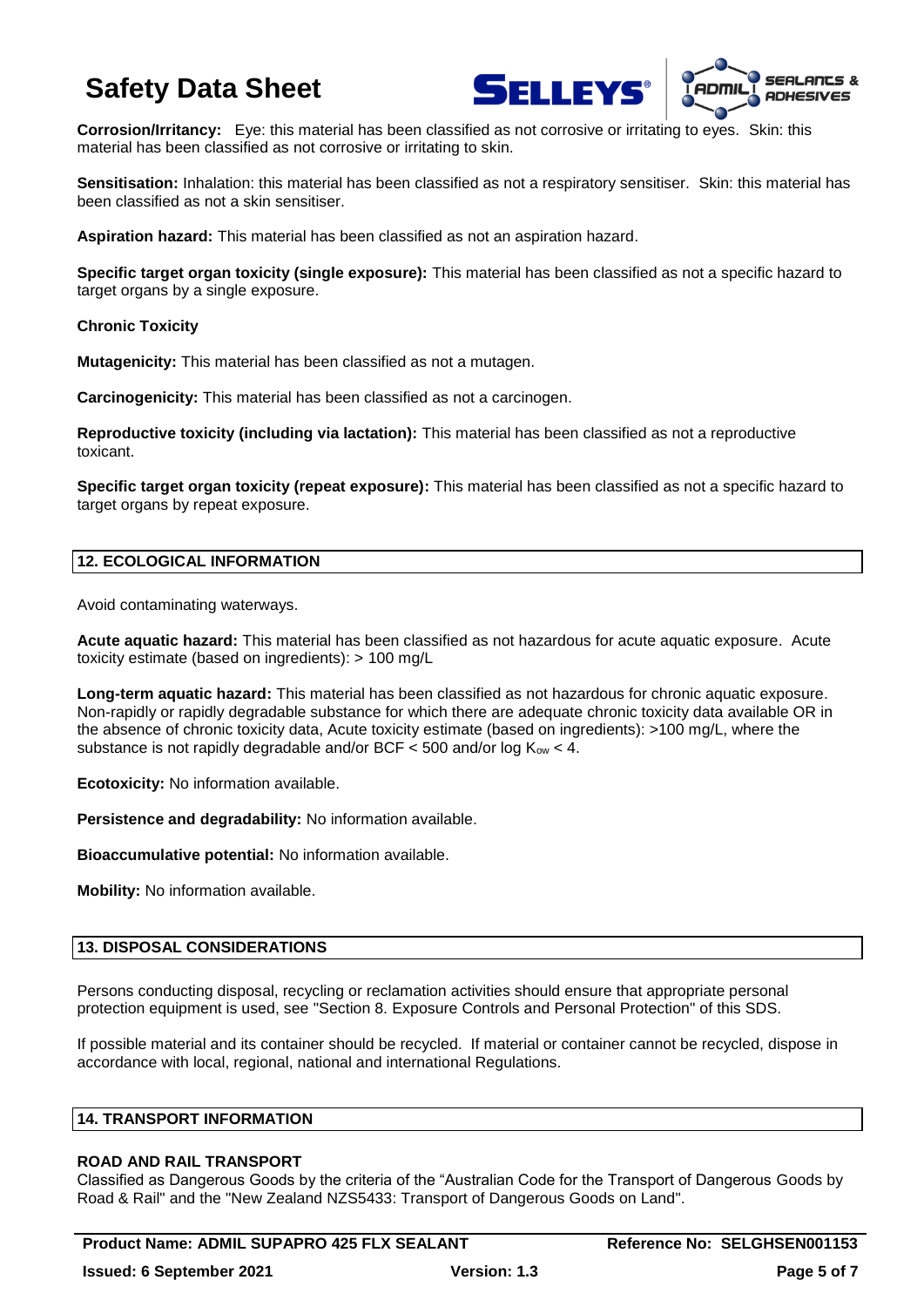



Australian Special Provisions; AU01: Environmentally Hazardous Substances meeting the description of UN 3077 or UN 3082 are not subject to this Code (ADG 07) when transported by road or rail in;

(c) packagings that do not incorporate a receptacle exceeding 500 Kg (L); or

(d) IBCs.



| UN No:                              | 3082           |
|-------------------------------------|----------------|
| <b>Dangerous Goods Class:</b>       | 9              |
| <b>Packing Group:</b>               | Ш              |
| <b>Hazchem Code:</b>                | $\cdot 37$     |
| <b>Emergency Response Guide No:</b> | 47             |
| <b>Limited Quantities</b>           | 5 <sub>L</sub> |
|                                     |                |

**Proper Shipping Name:** ENVIRONMENTALLY HAZARDOUS SUBSTANCE, LIQUID, N.O.S. (DIISODECYL PHTHALATE)

**Segregation Dangerous Goods:** Not to be loaded with explosives (Class 1). Note 1: Materials that are fire risks are incompatible with oxidising agents (Class 5.1) or organic peroxides (Class 5.2). Exemptions may apply.

## **MARINE TRANSPORT**

Classified as Dangerous Goods by the criteria of the International Maritime Dangerous Goods Code (IMDG Code) for transport by sea. This material is classified as a Marine Pollutant (P) according to the International Maritime Dangerous Goods Code.



**UN No:** 3082 **Dangerous Goods Class:** 9 **Packing Group:** III

**Proper Shipping Name:** ENVIRONMENTALLY HAZARDOUS SUBSTANCE, LIQUID, N.O.S. (DIISODECYL PHTHALATE)

## **AIR TRANSPORT**

Classified as Dangerous Goods by the criteria of the International Air Transport Association (IATA) Dangerous Goods Regulations for transport by air.



**UN No:** 3082 **Dangerous Goods Class:** 9 **Packing Group:** III

**Proper Shipping Name:** ENVIRONMENTALLY HAZARDOUS SUBSTANCE, LIQUID, N.O.S. (DIISODECYL PHTHALATE)

## **15. REGULATORY INFORMATION**